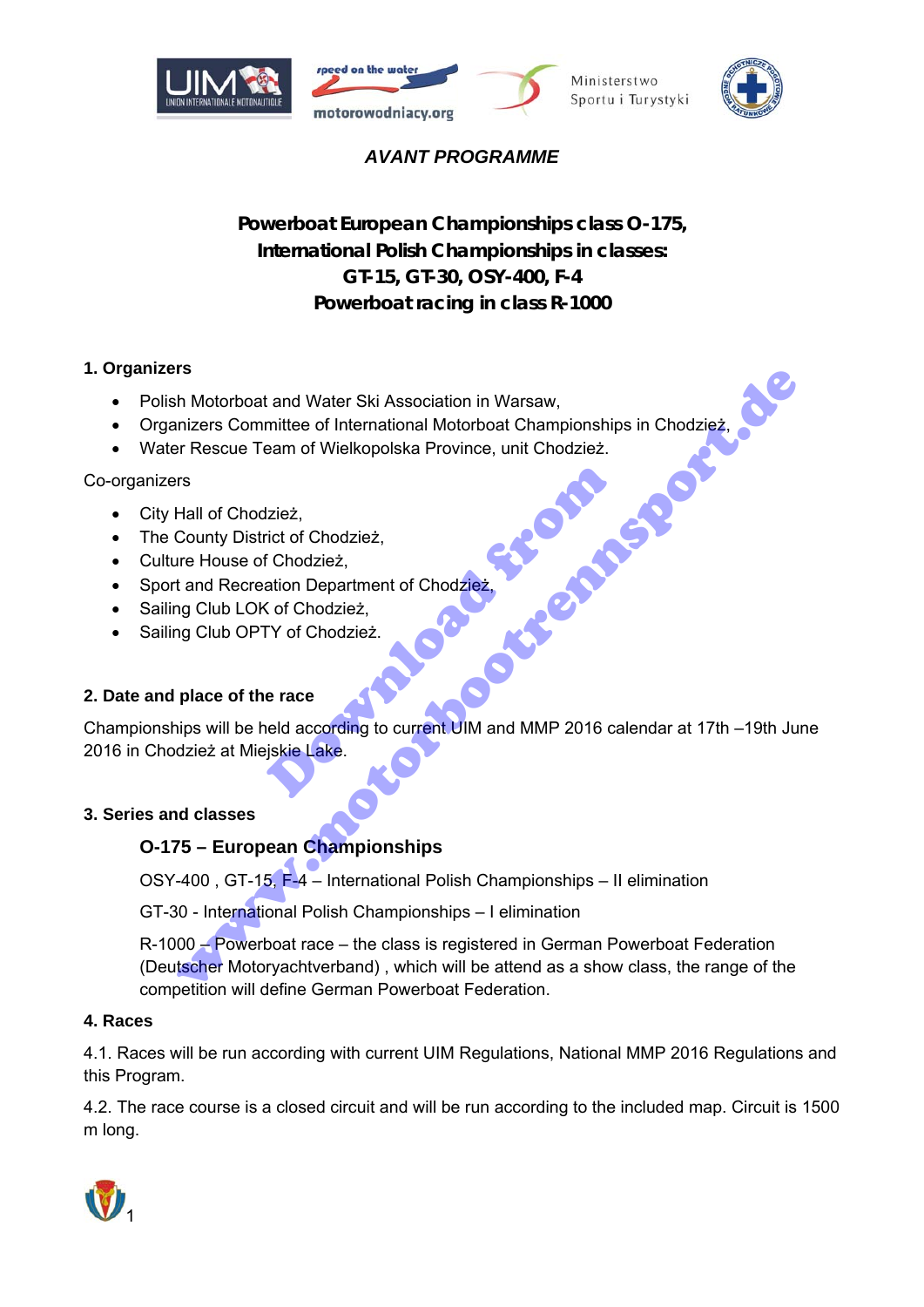

4.3. In European Championships O-175 will be run 4 heats. Three best results will be count. In other classes will be run 3 heats.

4.4. Classes, number of laps, heat lengths

| $O-175$        | 6 laps (9000 m)  |
|----------------|------------------|
| <b>OSY-400</b> | 5 laps (7500 m)  |
| F-4, GT-30     | 8 laps (12000 m) |
| GT-15/JT-250   | 4 laps (6000 m)  |
| S-550, T-550   | 8 laps (12000 m) |

4.5. In all classes, additional safety lap after passing the finish line is obligatory - UIM 316.02.

4.6. Boat not making the safety lap or will not react for closing circuit signals will be DISQUALIFIED IN THIS HEAT.

4.7. The boat will be classified when it passes at least 75% length of the race distance in the heat.

#### **5. Stopped heat**

Stopped heat will be repeated only once, according to the Art. 311.02 UIN.

#### **6. Entries**

6.1. Entries should be sent till 3rd of June 2016 using the enclosed entry form with confirmation of the participant National Federation by mail ore-mail to the following address: eated only once, according to the Art. 311.02 U<br>
eated only once, according to the Art. 311.02 U<br>
eater till 3rd of June 2016 using the enclosed entr<br>
Federation by mail ore-mail to the following add<br>
Likities<br>
EZ<br>
Kiewopr www.motorbootrennsport.de

 Remigiusz Nowak ul. Kochanowskiego 8a 64-800 CHODZIEŻ POLAND e-mail: chodzieskiewopr@wp.p

6.2. Entries signed by the driver will be treated as a approval of the

EUROPEAN CHAMPIONSHIPS O-175, CHODZIEŻ 2016 RULES.

- 6.3. Entries send after deadline will not be taken in the published program.
- 6.4. All Drivers participate in the championships at their own cost.

## **7. Start**

7.1. Dead engine start from the jetty under UIM rule art.307 using lights system. Beginning of the start procedure will be shown by white flare.

7.2. The organizers guarantee starting places for 16 boats.

- 7.3. The organizer does not plan any qualifying heats or repasage heats.
- 7.4. At the start jetty each driver can be assisted with two mechanics only.

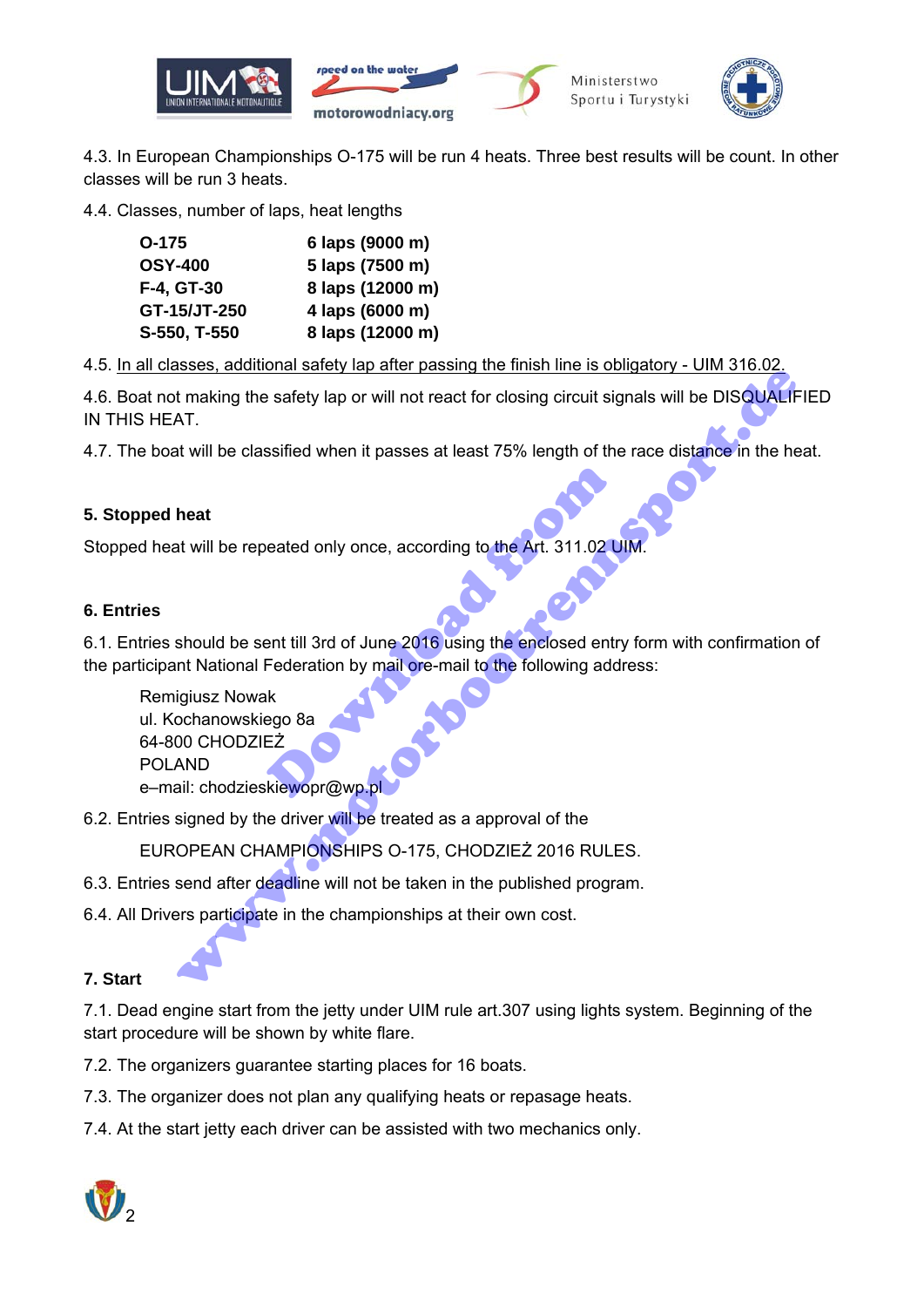



7.5. Delayed start (after the moment when the first boat will pass the first turn buoy) may only take place through the buoys numbered 3, 1 and 2, consecutively.

7.6. The first crossing of the finish line after the start will be count as the first lap.

# **8. Drivers meeting – UIM 204.03.**

8.1 Drivers meeting with the OOD and the UIM Commissioner will be held at the WOPR harbor according to the time schedule.

8.2. It is mandatory for all competitors to attend all Drivers Briefings for their class, failure to do so may lead to disqualification. Officer of the Day may carry out additional briefing at the request of the driver. The cost is 200 PLN ( 50 Euro).

8.3. International Jury Members are obligatory required at the drivers meeting. (UIM Art. 402.01.1).

# **9. Scrutinizing and drivers reception**

9.1. At the reception each drivers should submit the following documents, which are necessary to participate in the championships:

- confirmed entry form,
- valid license,
- valid medical examination proof,
- each driver should submit his technical certificate to Technical Commission during scrutinizing in the Pit Area, vers reception<br>
th drivers should submit the following document<br>
ionships:<br>
1,<br>
nation proof,<br>
ubmit his technical certificate to Technical Com<br>
d to buy the insurance required by the Organize<br>
get confirmed scrutinizing c contine and diverse reception<br>
in and drivers reception<br>
ing and drivers reception<br>
ing and drivers reception<br>
the championships:<br>
the championships:<br>
the championships:<br>
the championships:<br>
the championships:<br>
the champio
- each driver is obliged to buy the insurance required by the Organizer,
- each driver will then get confirmed scrutinizing card, which will be the only permit to enter the Pit Area.

9.2. Scrutinizing will be held at Pit Area from June, 17: 12.00 till 21.00 and June, 18 from 7.00 till 10.00.

9.3. During scrutinizing the entire required equipment engine homologation sheet will be required.

9.4. Technical Commission will check weights of boats, engine's noise level and take fuel samples for further analysis.

## **10. Practice**

10.1. Practice may take place only at the race course driving through buoys 3, 1 and 2, consecutively. The entrance for the course will be across the safety buoy situated behind buoy #3. The practice is allowed only for the drivers who already pass the scrutinizing procedures.

10.2. Willfully usage of the boat on the water in purpose different than scheduled aim or breaking the rule 10.1 will cause disqualification from the competition.

10.3. During the practice at 18th June time measurement will be held. Each driver is obliged to run MINIMUM TWO FULL LAPS, i.e., to pass at least three time through the finish line).

10.4. The results achieved will be used to make start list positions to the jetty for the first heat.

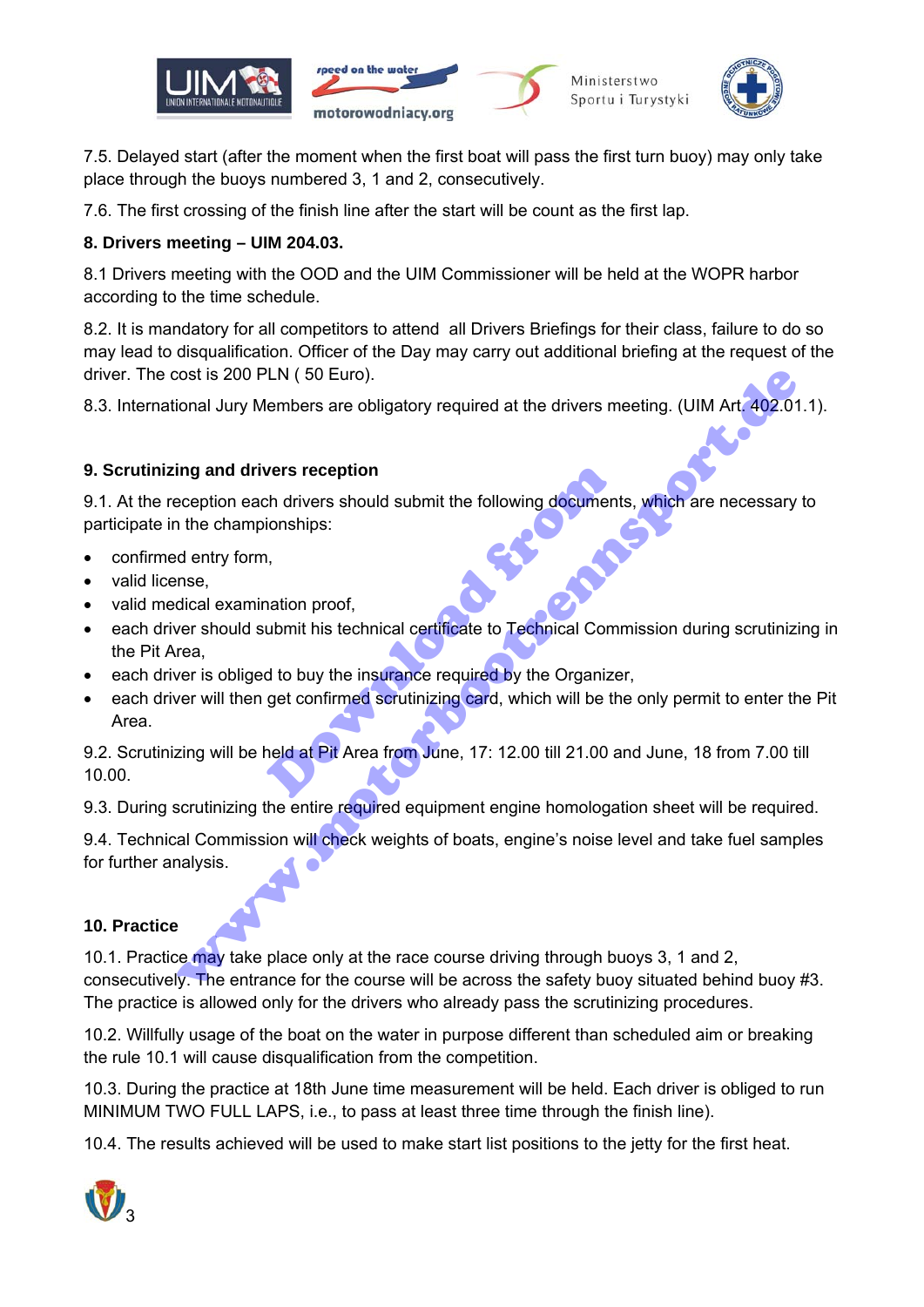







#### **11. Minimum age of the drivers is:**

- in classes S-550 , O-175 , OSY-400,T-550 16 years
- in class GT-30 14 years
- $\bullet$  in class GT-15/JT-250 10 years

## **12. Pit Area DEPO**

12.1. Pit area will be guarded from Friday, 17, 12.00 till Sunday, 19, 17.00.

12.2. Staying in the pit area at night and during the Opening or Closing ceremonies is forbidden.

12.3. Boats in the classes O-175 and OSY will be located near the start jetty, while classes S-550,T-550, F-4, GT-30 near the crane. Boats in classes JT-250/GT-15 will be located in DEPO A and should be launch into the water by hand. a will be guarded from Friday, 17, 12.00 till Sunday, 19, 17.00.<br>
g in the pit area at night and during the Opening or Closing ceremonies is forbidder<br>
in the classes O-175 and OSY will be located near the start jetty, whi

12.4. Entrance to the pit area is allowed only with identification card which will be issued by the Organizer.

12.5. It is forbidden to smoke, park a car and sleep at night in the Pit Area.

12.6. Each boat must have fire extinguisher as from a car equipment.

12.7. After alarm horn sound it is requested to leave the Pit Area.

#### **13. Use of the crane.**

13.1. Launching boats to/from the water by crane will be carried out in classes S-550, T-550, GT-30 and F-4 Do near the crane. Boats in classes JT-250/GT-1<br>to the water by hand.<br>area is allowed only with identification card which<br>moke, park a car and sleep at night in the Pit Area<br>we fire extinguisher as from a car equipment.<br>bu

13.2. Boats intended to be craned must have their own slings and hooks.

13.3. Crane maneuvers may be carried out only at the presence of the driver and at his responsibility.

13.4. It is not allowed to remain on the boat or nearby the crane while it is working.

#### **14. Protection of the natural environment.**

14.1. Each driver is obliged to protect the natural environment.

14.2. Each driver is obliged to use protection under the engine against pollution.

14.3. Waste and used oil should be put to the designed containers in the Pit Area.

14.4. Permissible engine loudness – as the UIM Art. 504.

#### **15. Fuel**

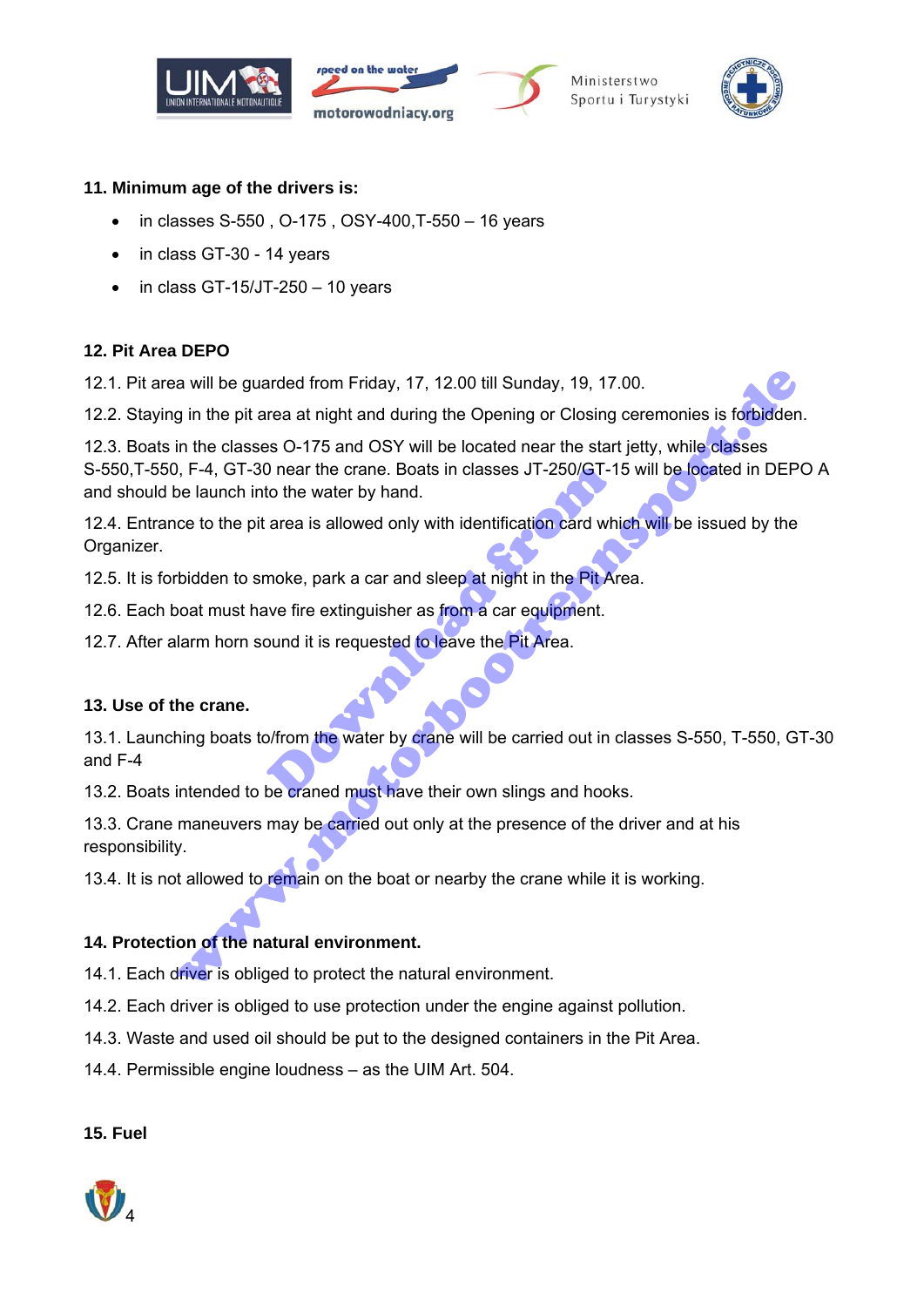

15.1. Drivers in classes S-550, T-550, T-400, F-4, GT-30, GT-15, OSY-400 are to use only gasoline fuel rated 98 RON. They are required to buy the fuel at the ORLEN fuel station located in Chodzież, Ujska Street (Chodzież district, direction to Piła). Expected price per 1 liter will be about 4.60 PLN.

15.2. Technical Commission will keep specification of the fuel quality in order to perform fuel inspections. They will have sealed fuel tanks for fuel samples, if required.

15.3. Each driver should keep his bill of sale for the fuel from the abovementioned petrol station and if required, has to present it.

15.4. Drivers of classes mentioned in point 15.1 are obliged to announce the oil manufacturer they use in the scrutinizing card.

#### 15.5. **Drivers in class O-175 race only use fuel based on alcohol according to UIM regulations Art. 508.05 and 508.06.**

#### **16. Prizes**

16.1. Winners in European Championships O-175 will be presented with medals for places 1-3, and cups or other prizes for places 1-6.

16.2. In other classes cups and other prizes will be presented for the first three places.

#### **17. Jury members**

Persons appointed to be a member of the International Jury have to present the written appointment from his/her N.A. at June, 17 in the Race Office. The members of International Jury are obliged to be present at drivers meeting with the OOD and the UIM Commissioner. exame Championships O-175 will be presented with<br>places 1-6.<br>ups and other prizes will be presented for the first<br>examends of the International Jury have to pre-<br>eting with the OOD and the UIM Commissioner

#### **18. Insurance**

18.1. Each driver starting in the Chodzież-2016 races is obliged to buy additional insurance at the race office. The insurance is Civil Liability OC EXCLUDING equipment losses and covers the value of 500.000 PLN with fee 100 PLN. Members of Polish National Team are not required to keep this rule under condition they present their insurance policy supplied by the Polish National Federation. is in class 0-175 race only use fuel based on alcohol according to UIM regular<br>and 508.06.<br>The prizes for places 1-6.<br>The prizes for places 1-6.<br>The prizes for places 1-6.<br>The prizes for places 1-6.<br>The prizes for places 1

18.2. All drivers are obliged to possess their individual insurance policy which must include accident insurance and medical treatment costs in Poland. Policy from other Insurance Companies will be accepted, if issued in Polish or translated into Polish and confirmed by Insurance Company.

18.3. Every driver may buy such policies policy at the site in the Race Office.

#### **19. Protests**

19.1. Protests will be taken in terms and forms defined in the UIM Art. 403 in English in a Race Office, or in Polish, for national classes in the Race Office located at the WOPR harbor, near the finish line).

19.2. Fee for the protest is 300 PLN or EUR 75.

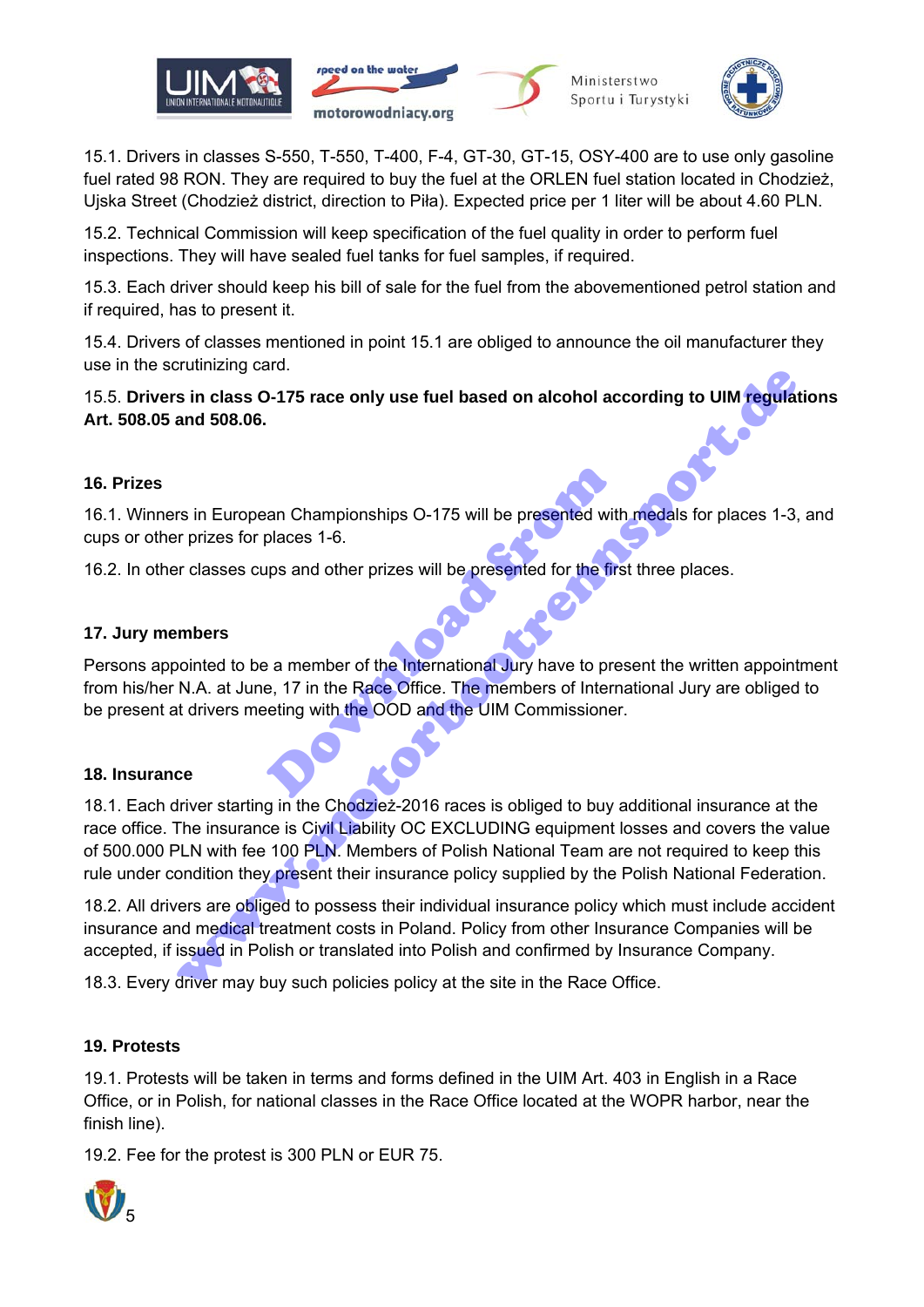







#### **20. Administration**

20.1. All admission procedures will be at:

Friday 17.06.2011

in the lobby of the building of DELFIN swimming pool, open 12.00 – 22.00.

Saturday 18.06.2011,

at the WOPR harbor, near the finish line from 7.00 – 10.00.

20.2. Race Office will be open at WOPR harbor (at finish line) at:

Saturday 7.00 – 19.00, and Sunday 8.30 – 18.00.

#### **21. Final regulations**

21.1. The Organizer reserves the right to make changes in this program before the event. All the changes will be announced on the drivers meeting the latest, in writing.

21.2. Technical Officers will perform fuel control according to the UIM Art. 508.0 9 and the alcohol tests according to the UIM Art. 205.02.2.

21.3. For a damaged buoy the organizer will charge a fee of 400 PLN (EUR 100).

21.4. The interpretation of the above rules remains the right of the Organizer.

21.5. The International Jury will work at the WOPR harbor, near the finish line, in the Race Office, if required.

21.6. Championships winning boats indicated after the fourth heat by the Technical Commission must be immediately transferred the WOPR harbor for further inspections. If the classification can be established after the third heat, the winning boats have to go to the *parc fermee* even if they are to take part in the last heat as UIM Art. 503.04.01. erves the right to make changes in this program<br>ced on the drivers meeting the latest, in writing.<br>will perform fuel control according to the UIM A<br>IM Art. 205.02.2.<br>oy the organizer will charge a fee of 400 PLN (E<br>of the Office will be open at WOPR harbor (at finish line) at:<br>
rday 7.00 – 19.00, and Sunday 8.30 – 18.00.<br>
gulations<br>
gulations<br>
gulations<br>
diverse are reserves the right to make changes in this program before the event. All th

21.7. Each driver and his mechanics are obliged to participate in the Opening and Closing ceremonies.

21.8. The Organizer may book accommodation for the participants specified in the entry form delivered.

21.9. The Organizer will not charge any entry fees.

Jakub Czajka **Remigiusz Nowak** Remigiusz Nowak

OFFICER OF THE DAY THE RACE COMMANDER

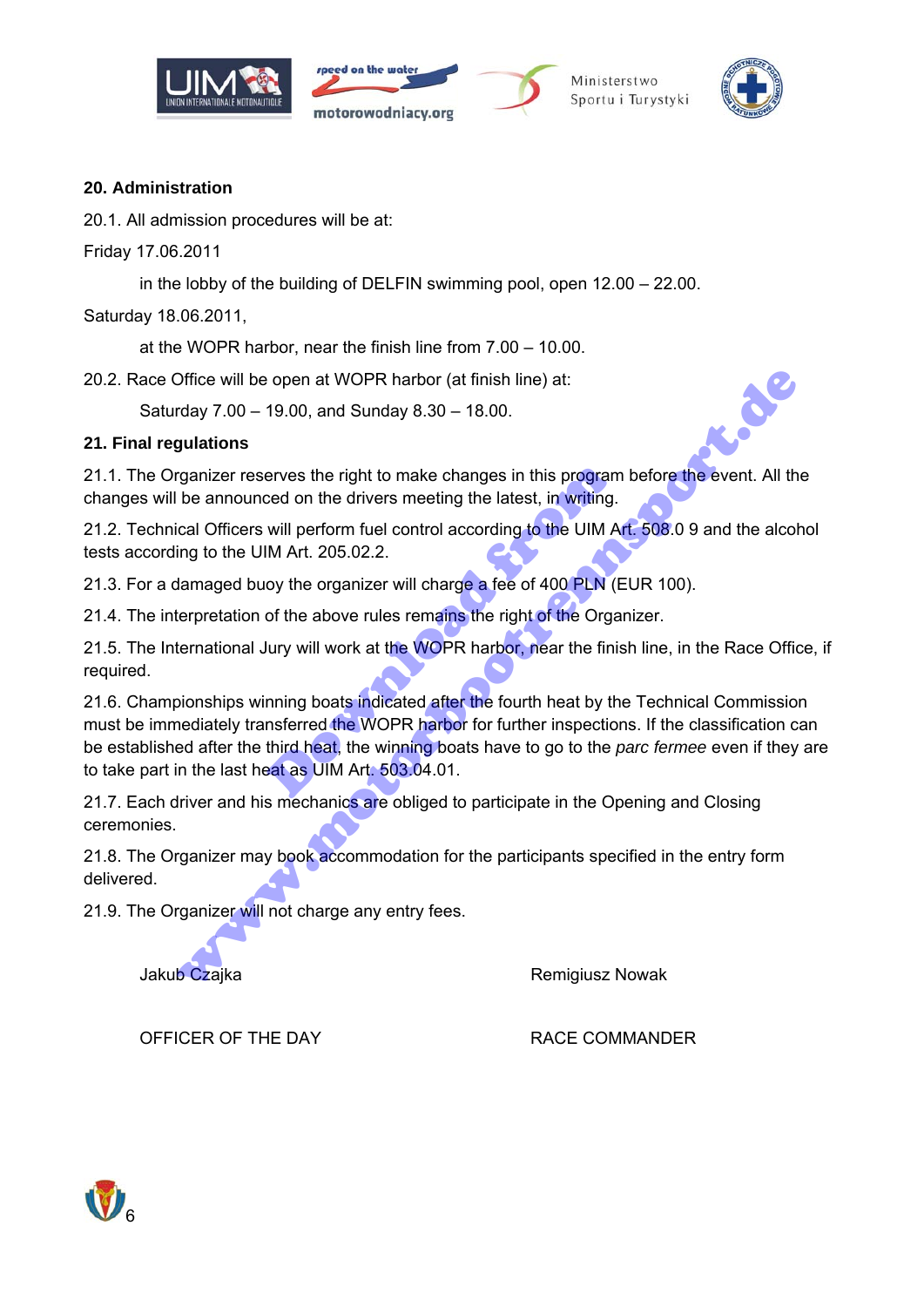# *T i m e S c h e d u l e*

 *Powerboat European Championships class O-175, International Polish Championships in classes: GT-15, GT-30, OSY-400, F-4 National Powerboat Championships S-550, T-550 Powerboat racing in class R-1000* 

# *1. 17 June 2016 – friday*

|       | 14.00 – 21.00 teams arrivals and race office – WOPR harbour |  |
|-------|-------------------------------------------------------------|--|
|       | 16.00 - 20.00 technical scrutineering DEPO A i B            |  |
| 21.00 | The meeting of UIM Commisioner and OOD                      |  |
|       | With race organiser - WOPR harbour                          |  |

# *2. 18 June 2016 – saturday*

|                | 16.00 - 20.00 technical scrutineering DEPO A i B       |
|----------------|--------------------------------------------------------|
| 21.00          | J<br>The meeting of UIM Commisioner and OOD            |
|                | With race organiser - WOPR harbour                     |
|                |                                                        |
|                | <u> 18 June 2016 – saturday</u>                        |
| $7.00 - 10.00$ | Open race office and technical scrutineering           |
| 8.30           | Drivers meeting of class 0-175                         |
| 9.00           | Drivers meeting of other classes                       |
| $9.00 - 10.00$ | free practice O-175                                    |
| 10.00-10.30    | free practice and time trials OSY-400                  |
| 10.30-11.00    | free practice and time trials F-4 i S-550              |
| 11.00-11.30    | time trials 0-175                                      |
| 11.30-12.00    | free practice and time trials GT-30 i T-550            |
| 12.00-12.30    | free practice and time trials R-1000                   |
| 14.00          | <b>OPENING CEREMONY - Summer Stage at DELFIN area.</b> |
| 15.20          | <b>Theat 0-175</b>                                     |
| 15.40          | I heat F-41 \$-550                                     |
| 16.00          | I heat OSY-400                                         |
| 16.20          | I heat GT-30 i T-550                                   |
| 16.40          | <b>11 heat 0-175</b>                                   |
| 17.00          | I heat R-1000                                          |
| 17.20          | I heat GT-15/JT-250                                    |
| 17.40          | Il heat GT-30 i T-550                                  |
| 18.00          | Il heat OSY-400                                        |
|                |                                                        |

# *3. 19 june – sunday*

| 9.00  | Drivers meeting of class 0-175   |
|-------|----------------------------------|
| 9.15  | Drivers meeting of other classes |
|       | 9.30-10.00 free practice O-175   |
| 10.40 | Il heat $F-4$ i S-550            |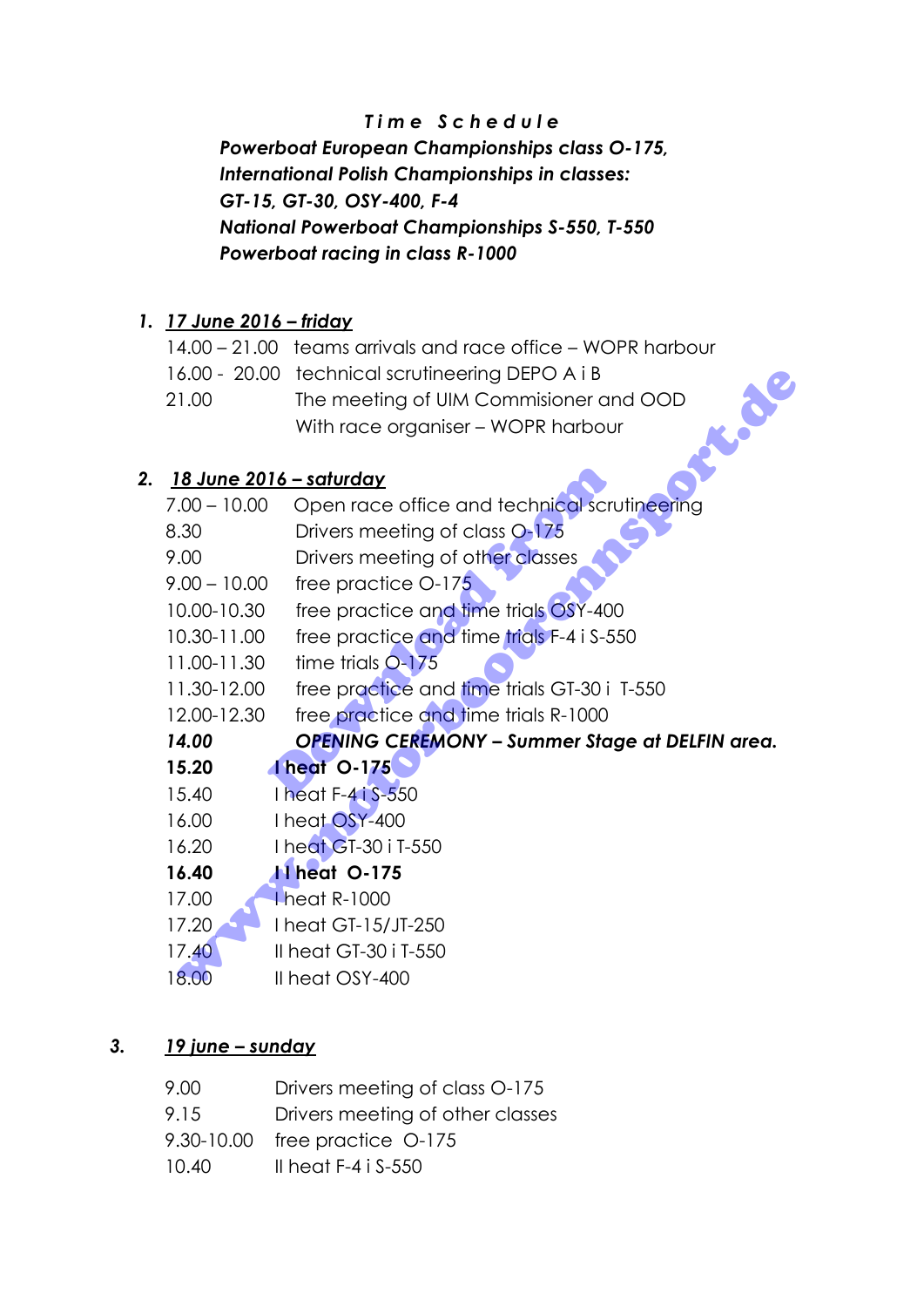- **11.00 III heat O-175**
- 11.20 II heat R-1000
- 11.40 III heat OSY-400
- 12.00 III heat GT-30 i T-550
- 12.20 II heat GT-15/JT-250
- **12.40 IV heat O-175**
- 13.00 III heat R-1000
- 13.20 III heat F-4 i S-550
- 13.40 III heat GT-15/JT-250
	- *15.00 Closing ceremony-Summer Stage DELFIN area*  www.motorbootremsport.de

Download from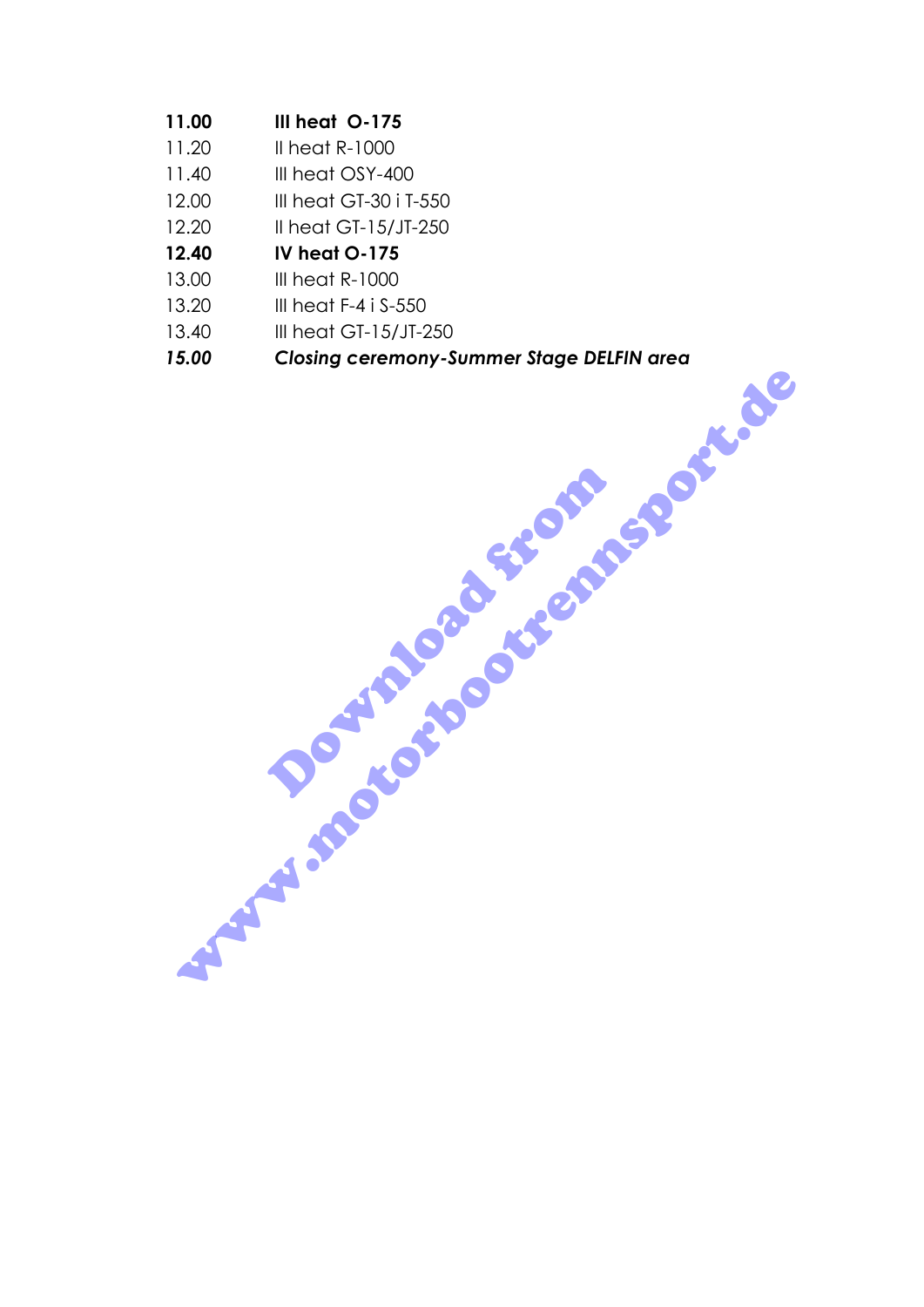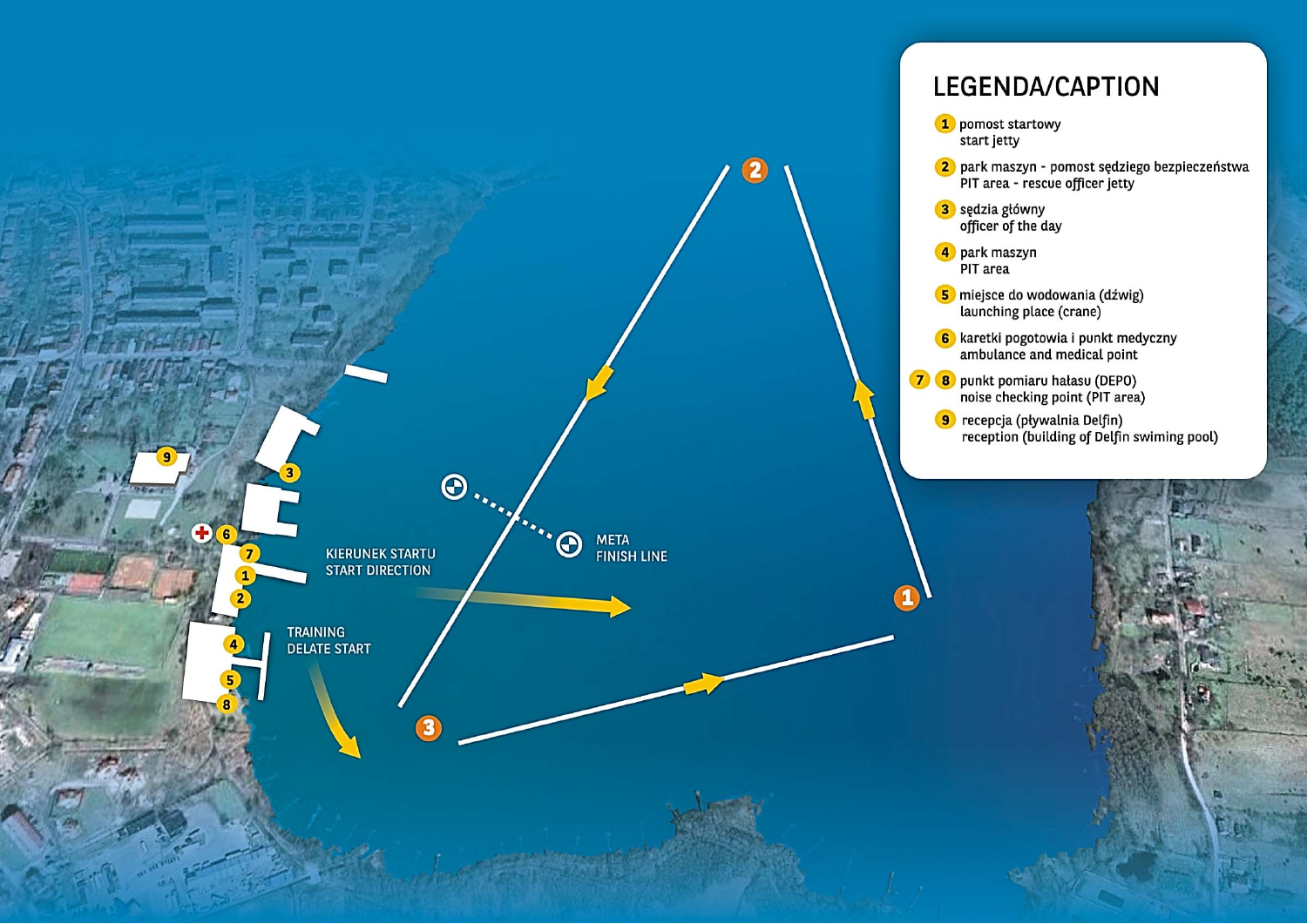

Oświadczam, że zgłaszam swói udział do zawodów Chodzież 2016. Znany jest mi regulamin, który zobowiazuje się przestrzegać. Uznaje, że Komisia sedziowska ma prawo do rozstrzygania każdego sporu w oparcju o przepisy UJM i MMP oraz regulaminu Chodzież 2016

| <b>ADRES</b>                        |  |                                         |  |
|-------------------------------------|--|-----------------------------------------|--|
| <b>PODPIS</b>                       |  | <b>POTWIERDZENIE</b><br>FEDERACJI/KLUBU |  |
| WYPEŁNIJ CZYTELNIE. WYTNIJ. WYŚLIJ. |  |                                         |  |